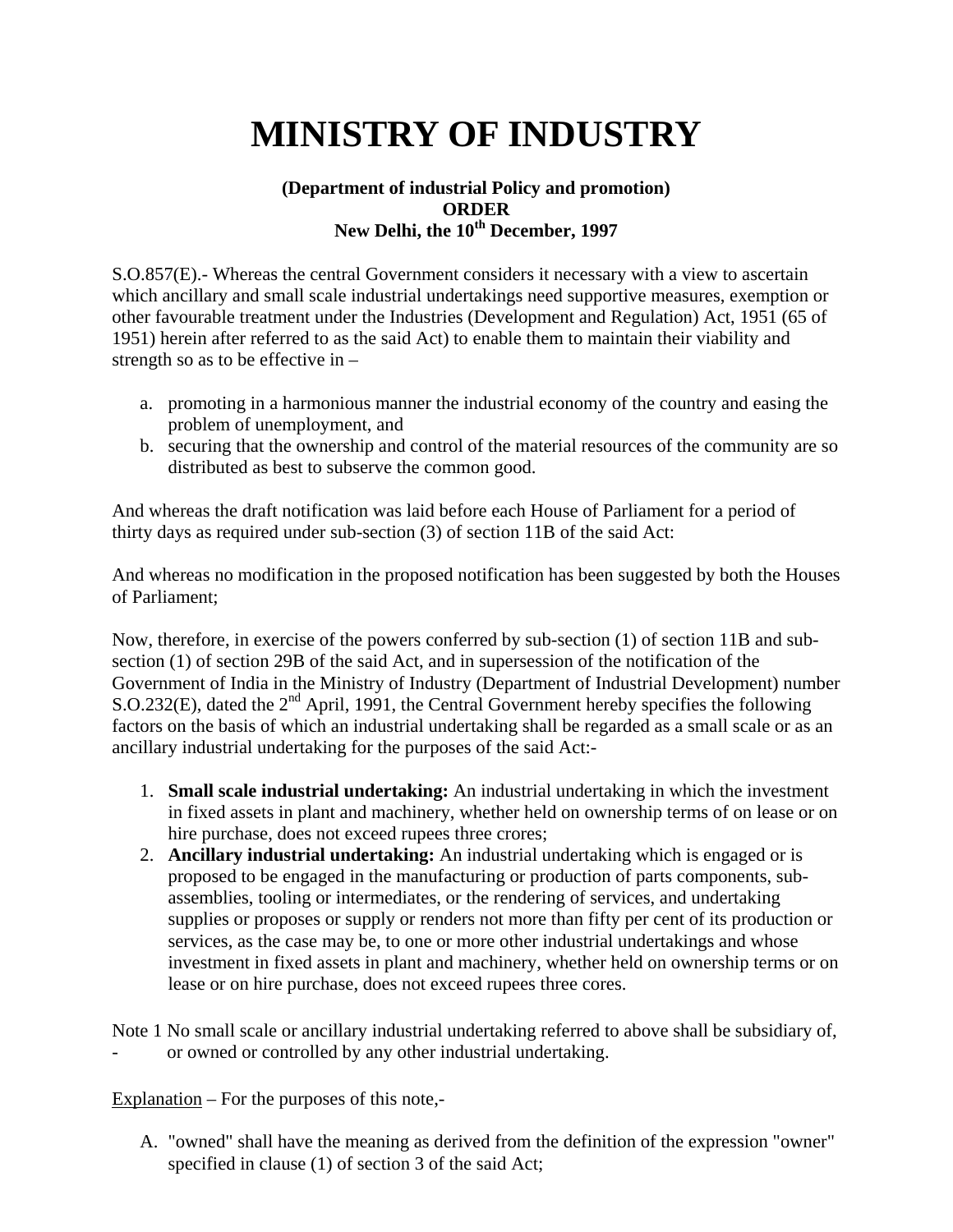- B. "subsidiary" shall have the same meaning as in clause (47) of section 2. read with section 4, of the Companies Act, 1956 (1 of 1956),
- C. the expression "controlled by any other industrial undertaking" means as under:
	- i. where two or more industrial undertakings are set up by the same person as a proprietor, each of such industrial undertakings shall be considered to be controlled by the other industrial undertaking or undertakings,
	- ii. where two or more industrial undertakings are set up as partnership firms under the Indian Partnership Act, 1932 (1 of 1932) and one or more partners are common partner or partners in such firms, each such undertaking shall be considered to be controlled by the other undertaking or undertakings,
	- iii. where industrial undertakings are set up by companies under the Companies Act, 1956 (1 of 1956), an industrial undertaking shall be considered to be controlled by other industrial undertaking if,
		- a. the equity holding by other industrial undertaking in it exceeds twenty four per cent of its total equity; or
		- b. the management control of an undertaking is passed on to the other industrial undertaking by way of the Managing Director of the first mentioned undertaking being also the Managing Director or Director in the other industrial undertaking or the majority of Directors on the Board of the first mentioned undertaking being the equity holders in the other industrial undertaking in terms of the provisions of the following items(a) and (b) of sub-clause (iv);
	- iv. the extent of equity participation by other industrial undertaking or undertakings in the undertaking as per sub-clause (iii) above shall be worked out as follows:
		- a. the equity participation by other industrial undertaking shall include both foreign and domestic equity;
		- b. equity participation by other industrial undertaking shall mean total equity held in an industrial undertaking by other industrial undertaking or undertakings, whether small scale or otherwise, put together as well as the equity held by persons who are Directors in any other industrial undertaking or undertakings even if the person concerned is a Director in other in other Industrial Undertaking or Undertakings;
		- c. equity held by a person, having special technical qualification and experience, appointed as a Director in a small scale industrial undertaking, to the extent of qualification shares, if so provided in the Articles of Association, shall not be counted in computing the equity held by other industrial undertaking or undertakings even if the person concerned is a Director in other industrial undertaking or undertakings;
	- v. where an industrial undertaking is a subsidiary of, or is owned or controlled by, any other industrial undertaking or undertakings in terms of sub-clauses (i); (ii) and if the total investment in fixed assets in plant and machinery of the first mentioned industrial undertaking and the other industrial undertaking or undertakings clubbed together exceeds the limit of investment specified in paragraphs (1) or (2) of this notification as the case may be, none of these industrial undertakings shall be considered to be a small scale or ancillary industrial undertaking.